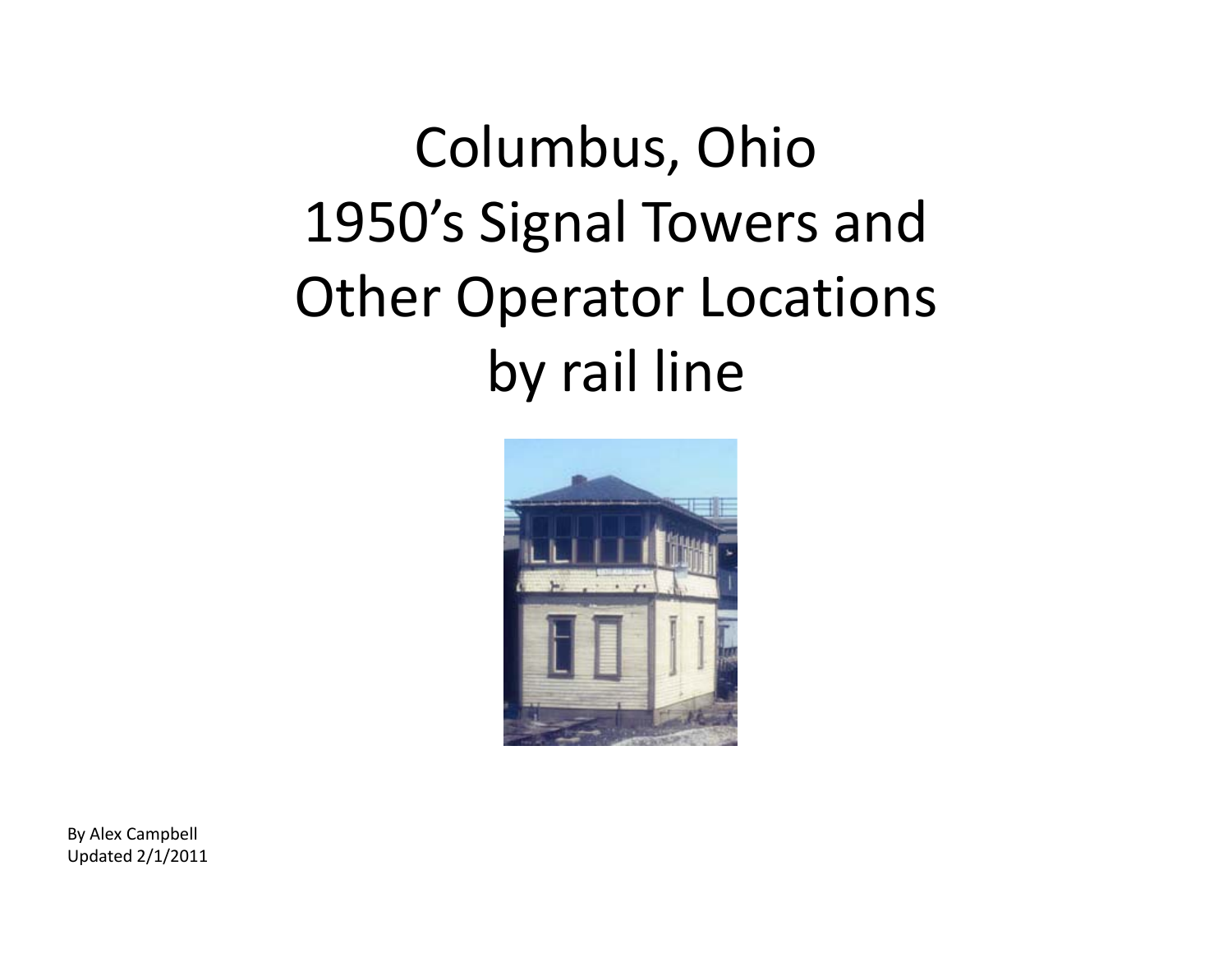## PRR‐B&O Columbus and Newark Division

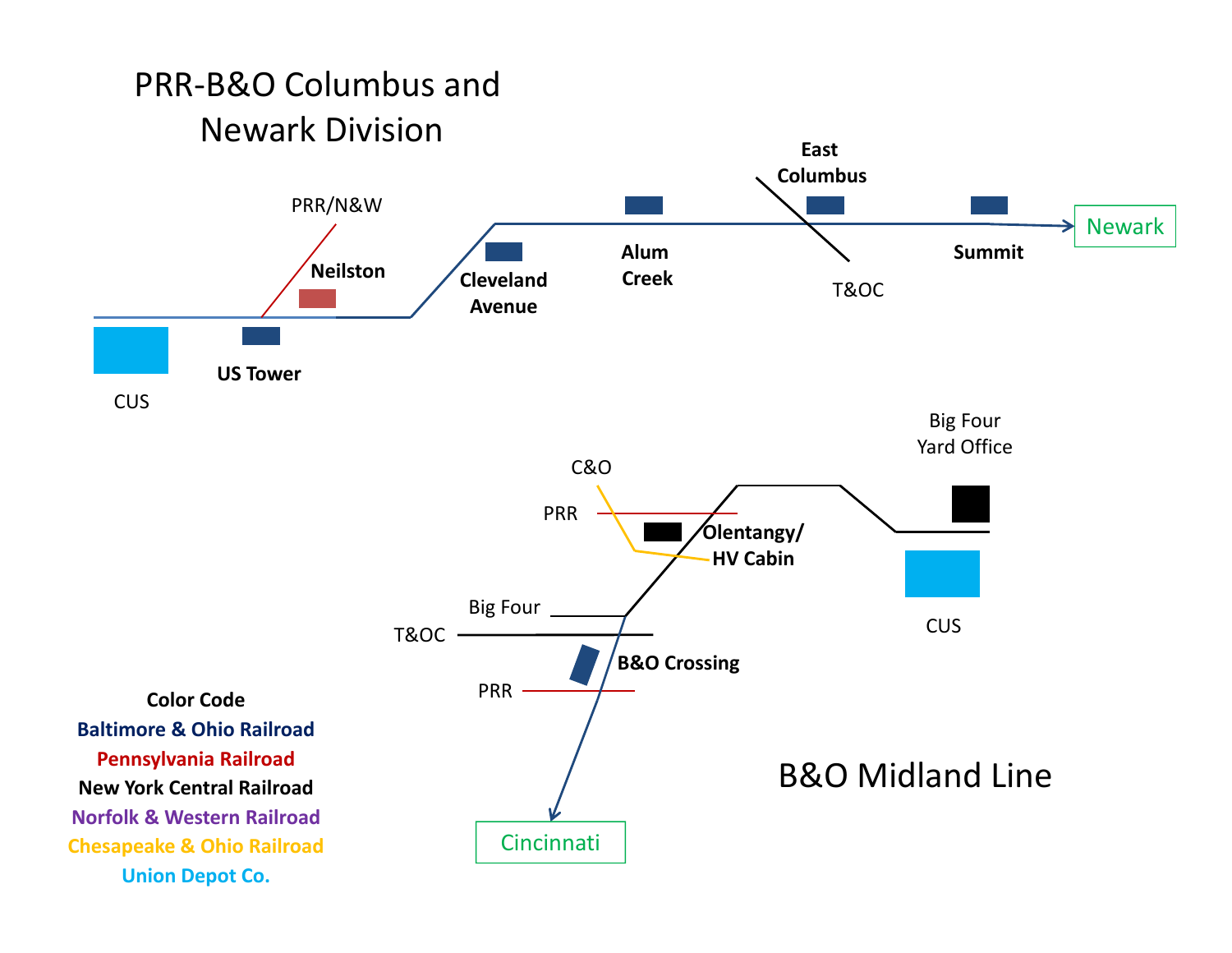



PRR ‐ Little Miami Line

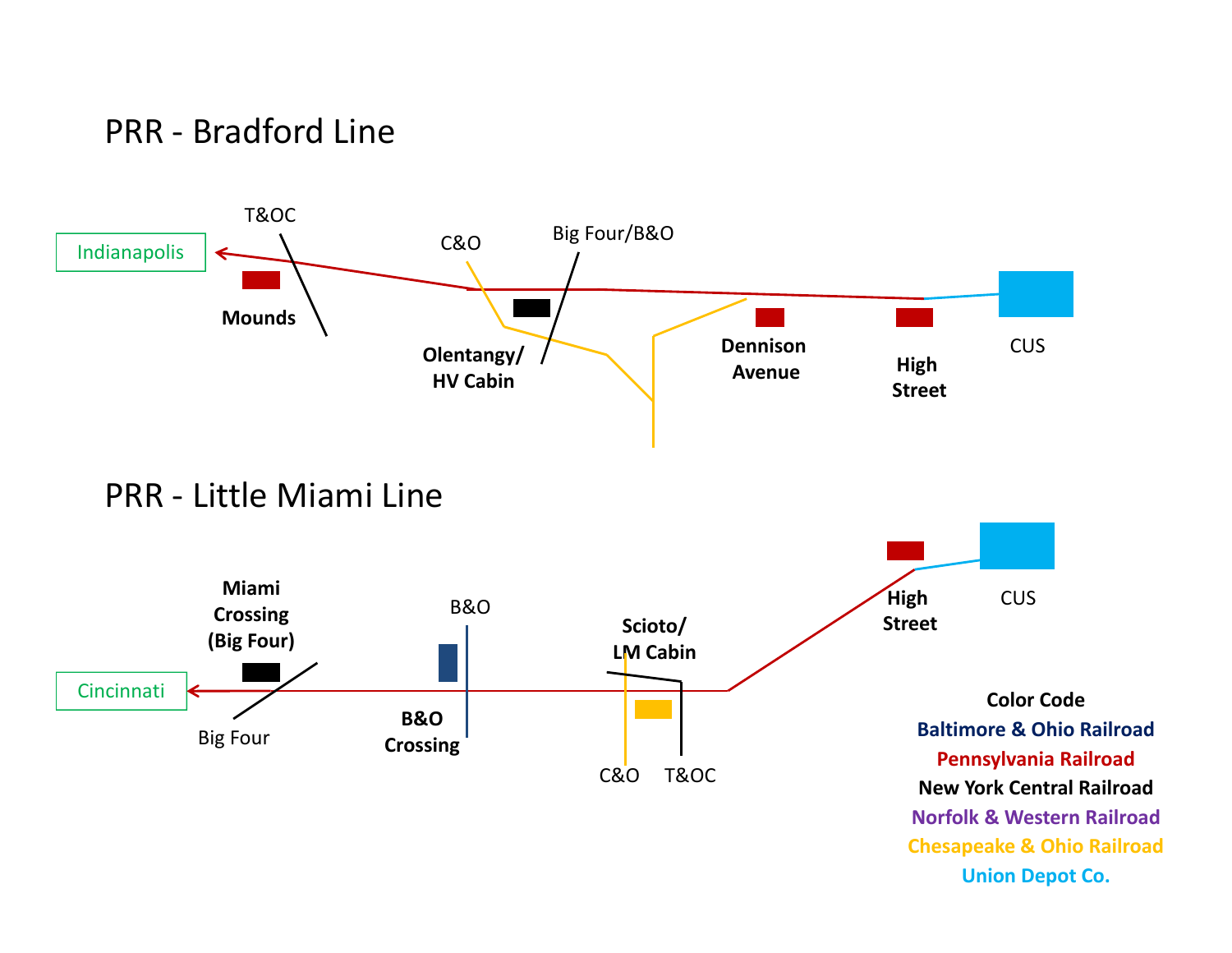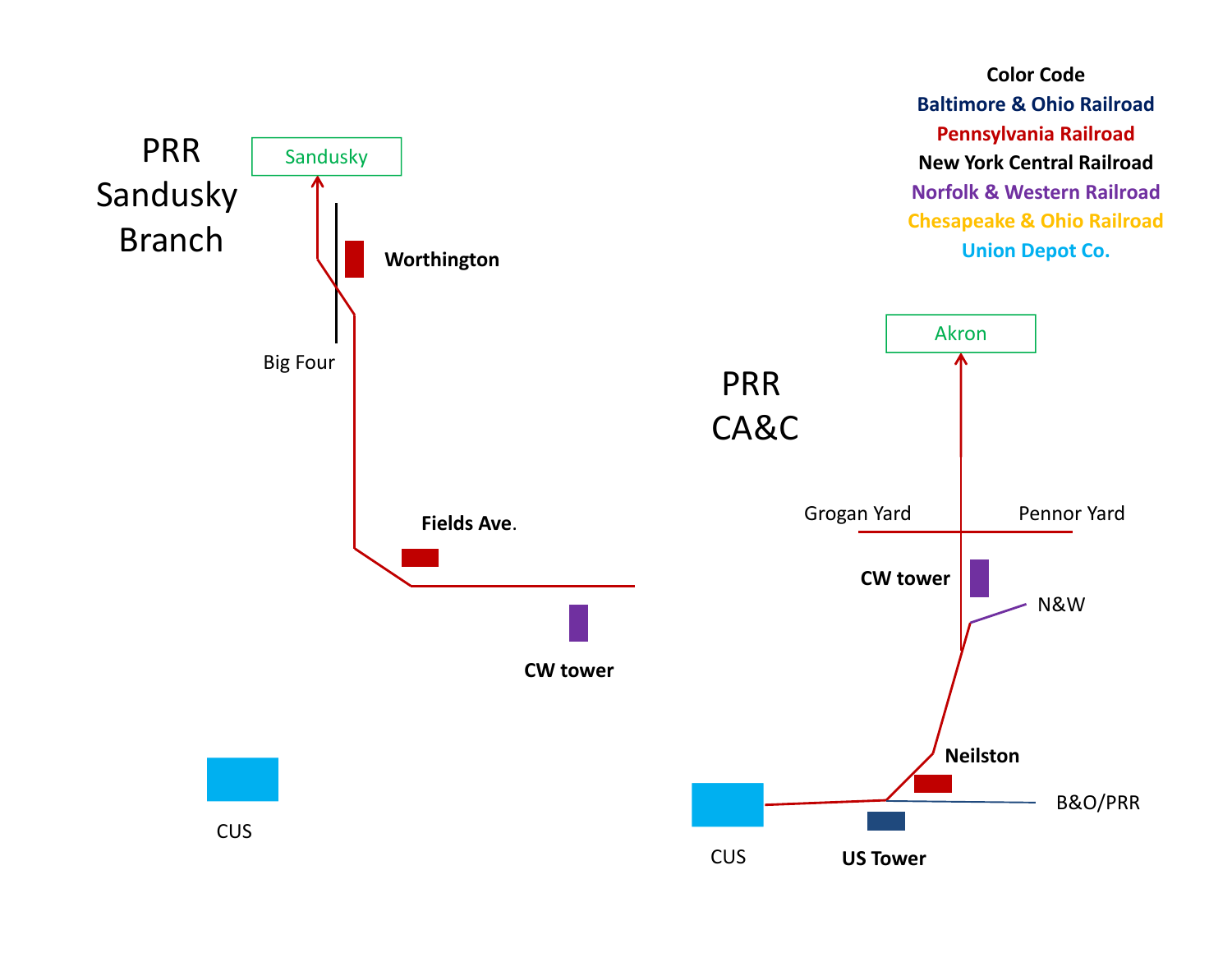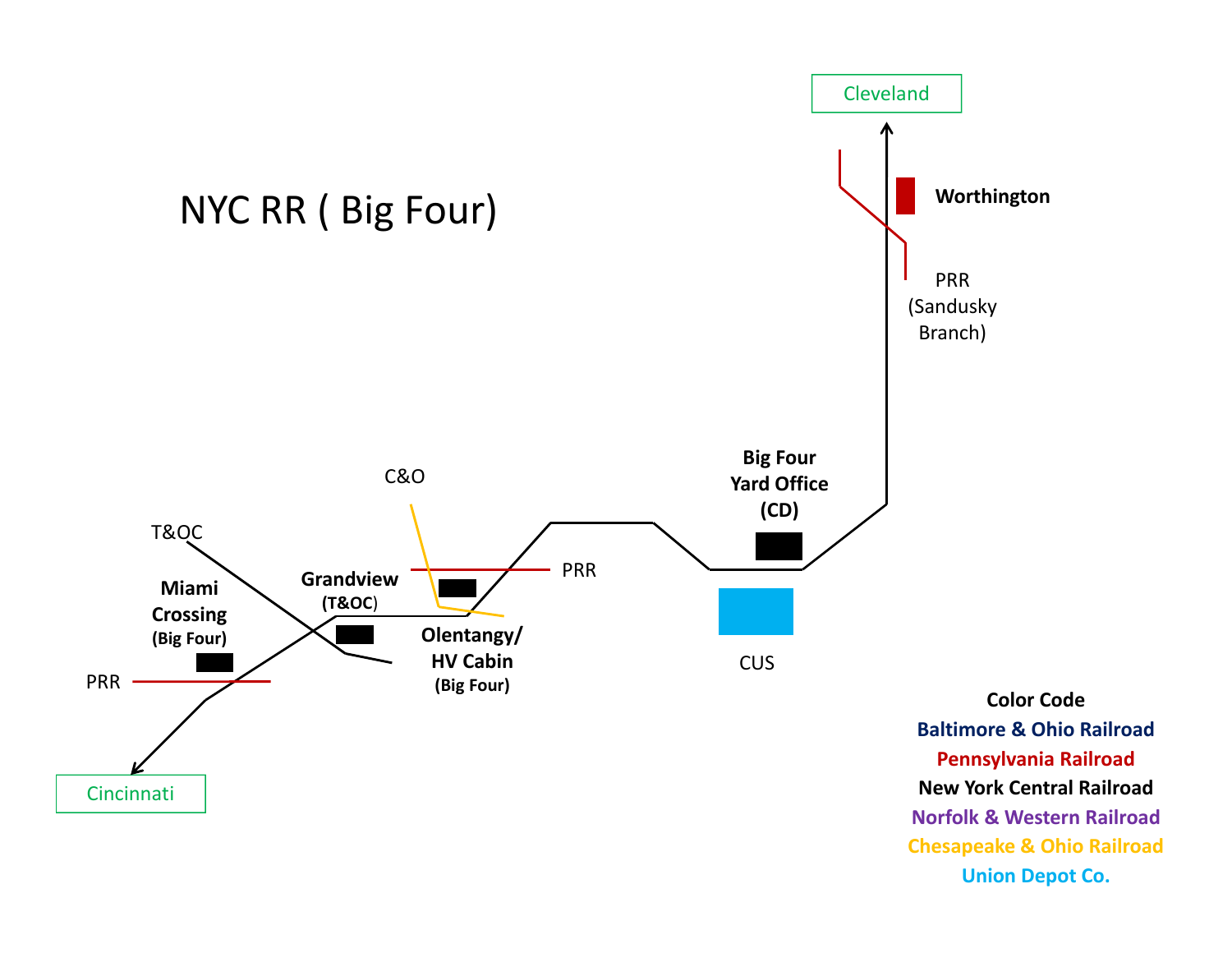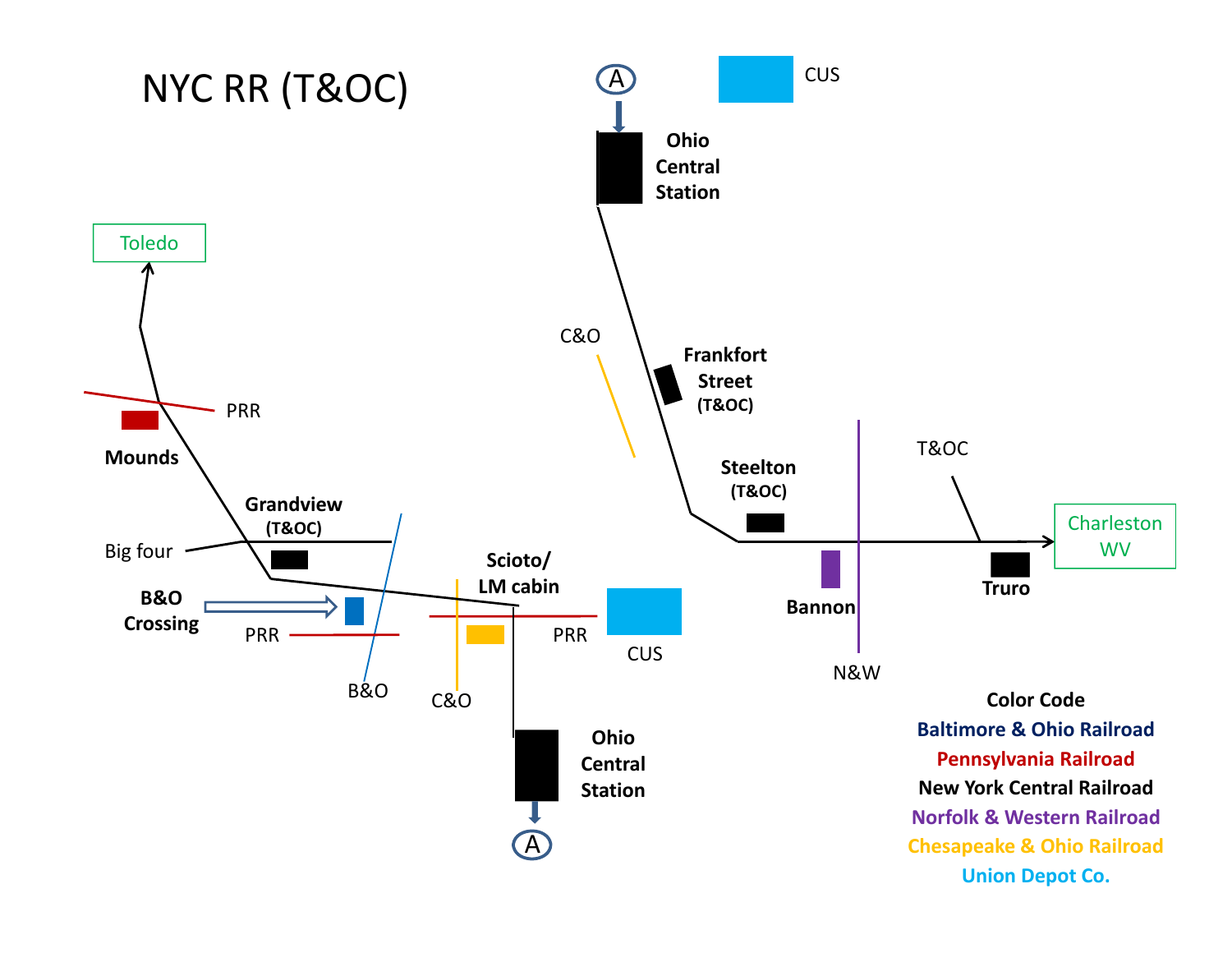